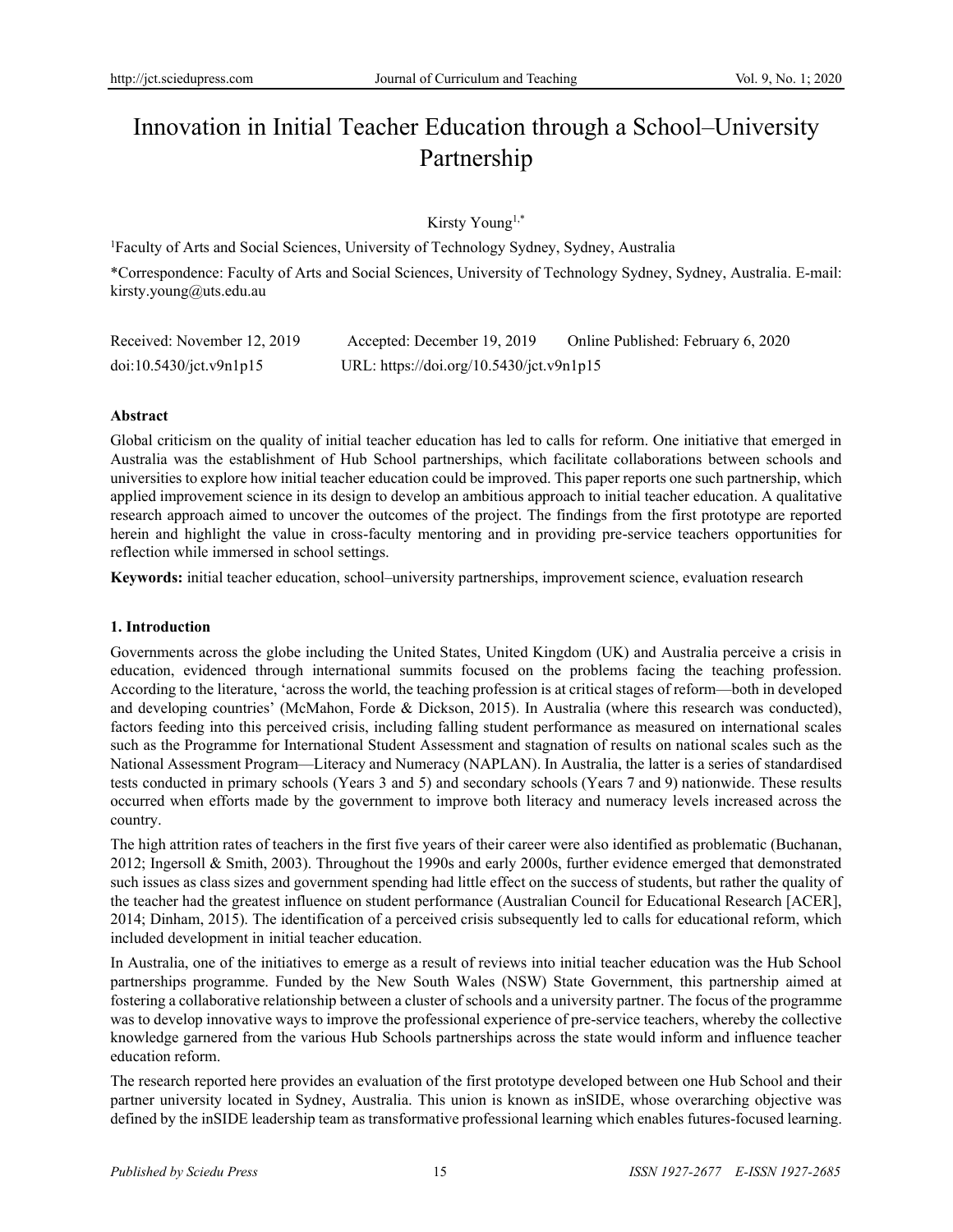The process to achieve the desired outcome was developed around the principles of improvement science, with the research findings from the evaluation of the first prototype and subsequent lessons learned being the focus of this paper. To situate the inSIDE programme, this paper commences with an overview of different models of school–university partnerships operating both nationally and internationally. This paper next presents findings of the reviews into teacher education, which led to the development of the Hub School partnerships, and proceeds to examine the role of improvement science to inform the inSIDE programme. What follows is an evaluation of the first prototype, with recommendations for future school–university partnerships provided.

## **2. Literature Review**

Internationally, school–university partnerships assume various models. As summarised by McMahon et al. (2015), the two entities can maintain separate roles; focus on pedagogic relationships; or, develop collaborative models. These approaches represent a continuum of school–university partnership applications. Most commonly, in countries such as Australia, Finland and Singapore, the route to gaining qualifications as a classroom teacher is predominately through university education, with opportunities for school-based professional experience available during this period of study. In contrast, the UK has moved away from initial teacher training at university towards school-based and school-led training (Mutton, Burn, & Menter, 2017; Woodbury, 2017). An example of a programme at one end of the partnerships continuum is the Cambridge Partnership model, which offers an immersive approach to the training process controlled by schools, now operating without a university partner (Yeigh & Lynch, 2017). Other international examples that take a more collaborative and integrated approach have been described, such as in Alberta, Canada, where Collins and Ting (2017) describe a successful school–university partnership in which two university subjects were delivered in an elementary school on a daily basis for two weeks.

The push for effective school–university partnerships in Australia has a decade-long history, evidenced in the Australia Government's (2007) 'Top of the Class' report and initiatives such as the Smarter Schools National Partnership's (2008) 'Improving Teacher Quality' programme (Bloomfield & Nguyen, 2015). However, according to McLean Davies et al. (2013), 'despite these recommendations articulated over a 30-year period, little has been done to tackle these concerns in teacher education courses' (p. 94). Instead, pockets of innovative change to traditional initial teacher education have emerged. In Melbourne, Australia, a Master of Teaching programme at the University of Melbourne was specifically designed to address the persistent criticisms of teacher education (Darling-Hammond, 2017; McLean Davies et al., 2013) using a clinical framework in which pre-service teachers are supported by a mentor teacher and a clinical teaching specialist. Central Queensland University also introduced a Bachelor of Learning Management as an alternative to traditional initial teacher education. This program has forged strong partnerships with schools with a focus on the future, networks and partnerships, pedagogy and essential professional knowledge (Yeigh & Lynch, 2017).

In an Australian context, where this research was conducted, three reports into teacher education contributed to the NSW Department of Education Hub School partnership initiative: the first is ACER's (2014) 'Best Practice Teacher Education Programs and Australia's Own Programs' report, and the second is the 'Action now: Classroom ready teachers' (Teacher Education Ministerial Advisory Group [TEMAG], 2014). The third report is 'Studying the Effectiveness of Teacher Education' by Mayer et al. (2015). The resulting recommendations highlighted the need for clearly articulated standards for teacher education programmes, and to identify candidates who possess a combination of personal attributes suited to the profession as well as the necessary academic skills (ACER, 2014). Table 1 summarises the key findings of the ACER (2014) report regarding effective initial teacher education programmes, the mechanisms to support enrolment of quality teaching candidates, and, in contrast, areas of concern for Australia's teacher education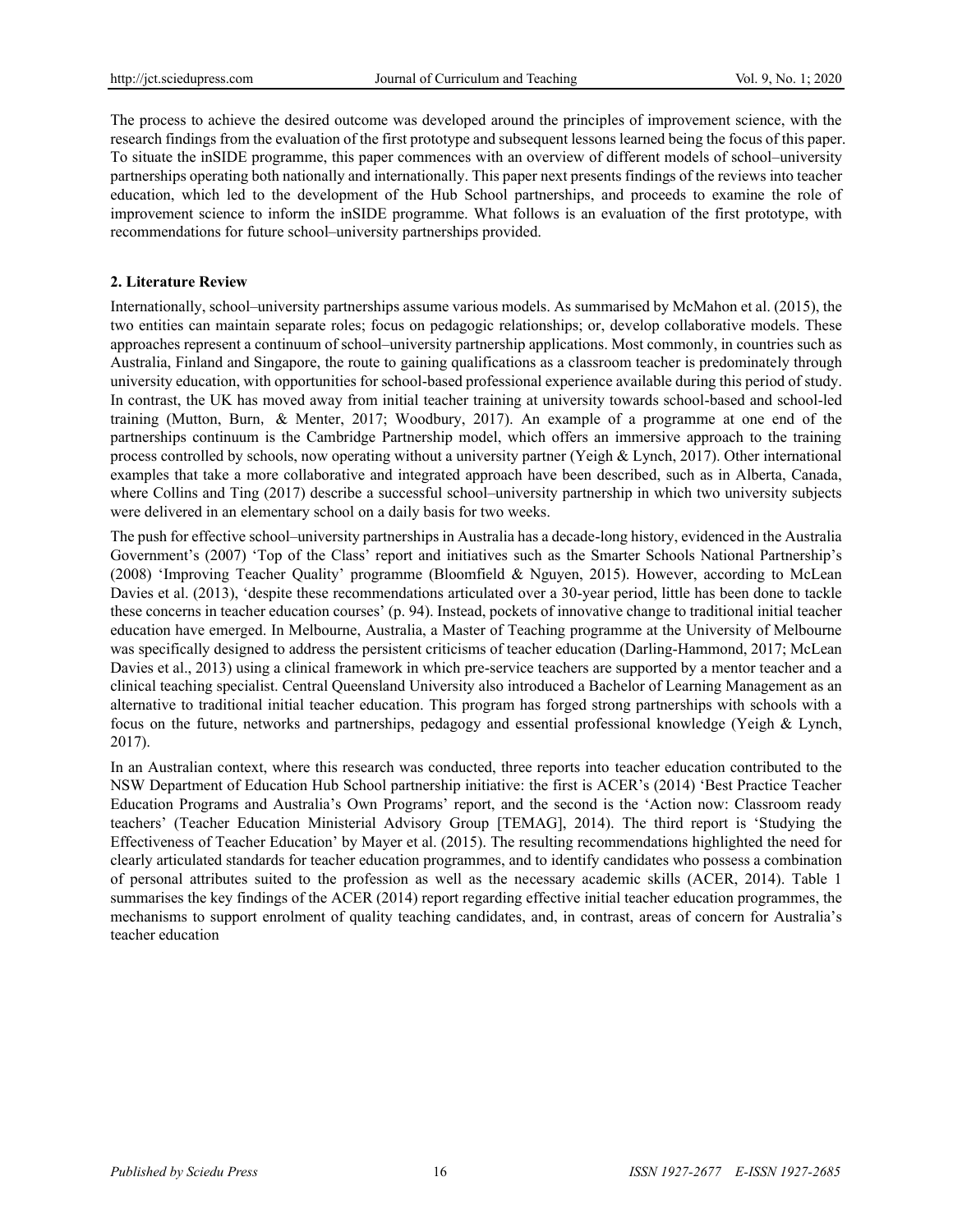| Key Findings of the 'Best Practice in Teacher Education Programs and Australia's Own Programs' Report (ACER, 2014)                                      |                                                                                                                                                                     |  |  |
|---------------------------------------------------------------------------------------------------------------------------------------------------------|---------------------------------------------------------------------------------------------------------------------------------------------------------------------|--|--|
| Characteristics of effective teacher<br>education                                                                                                       | Coherence                                                                                                                                                           |  |  |
|                                                                                                                                                         | Strong core curriculum                                                                                                                                              |  |  |
|                                                                                                                                                         | Extensive, connected clinical experiences                                                                                                                           |  |  |
|                                                                                                                                                         | Well-defined standards of professional knowledge and practice                                                                                                       |  |  |
|                                                                                                                                                         | <b>Explicit strategies</b>                                                                                                                                          |  |  |
|                                                                                                                                                         | An inquiry approach that connects theory and practice                                                                                                               |  |  |
|                                                                                                                                                         | Strong school-university partnerships                                                                                                                               |  |  |
|                                                                                                                                                         | Assessment based on professional standards                                                                                                                          |  |  |
| Mechanisms to support quality of teaching<br>entrants<br>Highly regarded teacher education<br>programmes use policies and mechanisms<br>in relation to: | Recruitment into the programme by making it a lucrative option for high                                                                                             |  |  |
|                                                                                                                                                         | achievers                                                                                                                                                           |  |  |
|                                                                                                                                                         | Ensuring demand meets supply                                                                                                                                        |  |  |
|                                                                                                                                                         | Having high standards for gaining admission into the programme                                                                                                      |  |  |
|                                                                                                                                                         | Regulating the accreditation of, and putting in place rigorous systems for,<br>institutions to be considered eligible to administer teacher education<br>programmes |  |  |
|                                                                                                                                                         | requiring high levels of assessment and mentoring over time as the graduate<br>transitions into their job                                                           |  |  |
| Areas of concern for Australia's teacher<br>education                                                                                                   | Weak application of national standards                                                                                                                              |  |  |
|                                                                                                                                                         | Poor public confidence in initial teacher education                                                                                                                 |  |  |
|                                                                                                                                                         | Demonstrated evidence of poor practice in a number of programmes                                                                                                    |  |  |
|                                                                                                                                                         | Insufficient integration of teacher education providers with schools and<br>systems                                                                                 |  |  |
|                                                                                                                                                         | Inadequate application of standards for pre-service teachers                                                                                                        |  |  |
|                                                                                                                                                         | Insufficient professional support for beginning teachers                                                                                                            |  |  |
|                                                                                                                                                         | Gaps in crucial information about the effectiveness of initial teacher education,<br>including workforce data                                                       |  |  |

**Table 1.** Key Findings of the 'Best Practice in Teacher Education Programs and Australia's Own Programs' Report (ACER, 2014)

The ACER (2014) findings resulted in the formulation of five key proposals and 38 recommendations. The five proposals are:

- Strengthened national quality assurance process
- Sophisticated and transparent selection for entry to teaching
- Integration of theory and practice
- Robust assurance of classroom readiness
- National research and capability.

Conversely, respondents in the longitudinal study report by Mayer et al. (2015) ('Studying the Effectiveness of Teacher Education') identified the value of professional experience placements. Overall, 95 per cent said the skills developed during these experiences were significant, while 90 per cent felt better prepared. Those who stated they had undertaken an internship also thought themselves more prepared. These findings align with the key directions articulated in the TEMAG (2014) report, particularly that there should be an integrated system wherein 'higher education provides, school systems and schools working together to achieve strong graduate and student outcomes. Partnerships ensuring initial teacher education meets the needs of employers and schools. Professional experience integrated with provider-based learning.' (p.vii).

The ACER (2014), TEMAG (2014) and Mayer et al. (2015) reports have together been instrumental in generating the demand for changes to the ways teacher educators think about, and do, teacher education. The above has informed the inSIDE programme, including its five core drivers, which are identified and described in detail in Section 3.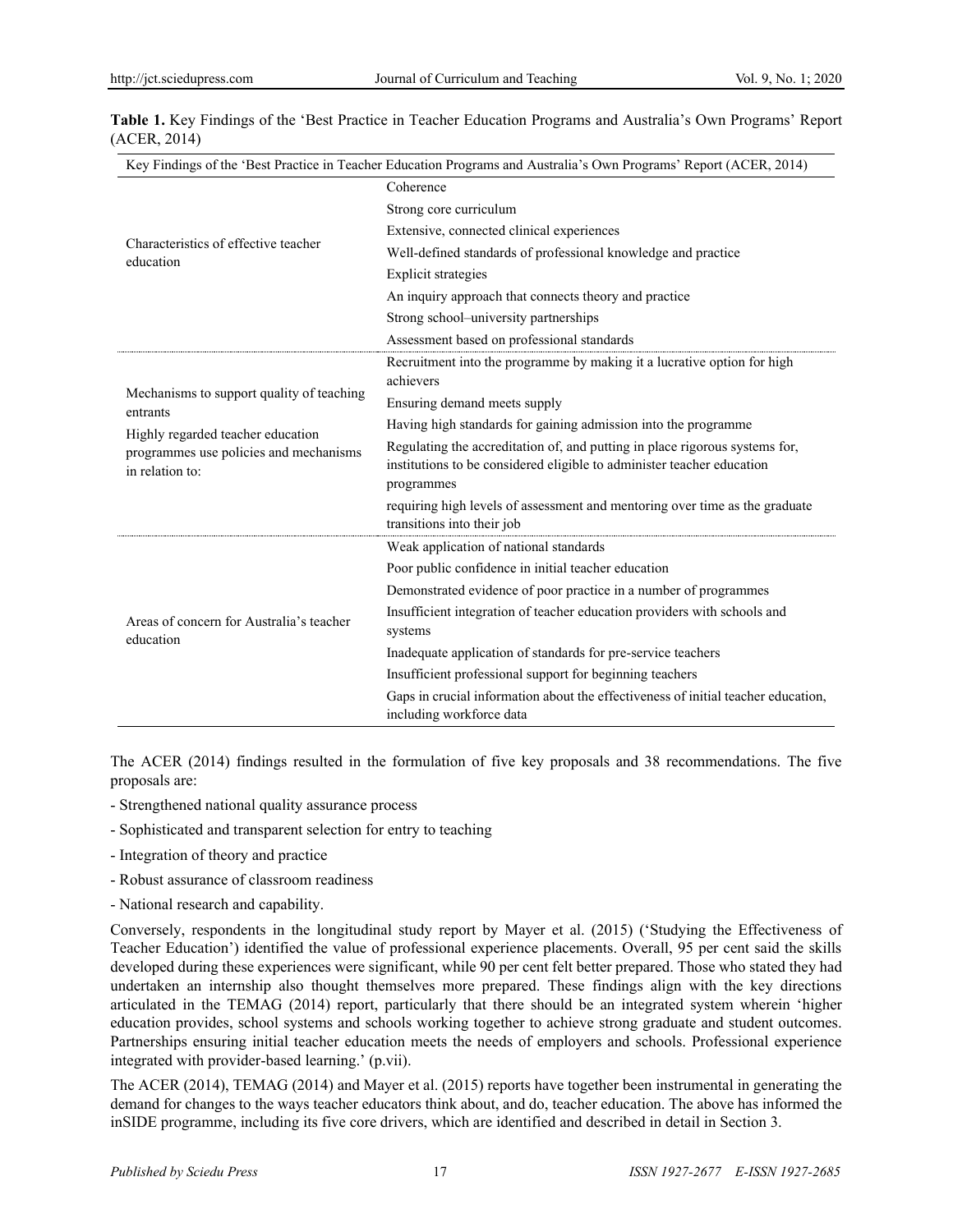## **3. inSIDE: An Innovative School–university Partnership**

The Hub School in this study is a secondary school located in Sydney, Australia. With around 1,250 students enrolled (with equal male–female enrolments), approximately 38 per cent of the student population is from a language background other than English. In addition, 86 per cent of the students enjoy middle–high socio-educational status (Australian Curriculum, Assessment and Reporting Authority, 2019). This school entered its partnership with a university holding a pre-existing mission statement. According to this vision, the school 'seeks to empower individual learners through the creation of a future-focused learning environment prioritising collaborative and innovative practice'. In collaboration with staff, students and parents, the school developed three strategic directions that are clearly aligned with the Hub School partnerships aims to support innovative practices and joint partnerships. These include:

- Engagement—student engagement through innovative quality teaching and learning practices
- Wellbeing—holistic development of students and staff through wellbeing, capabilities development and leadership
- Learning community—a collaborative and connected community of future-focused learners.

Building on the Hub School's existing vision, the inSIDE leadership team making up the school–university partnership captured the purpose of the inSIDE programme through four statements:

- There is a need to improve the experiences of pre-service teachers.
- There is a need to improve teacher quality.
- There is a need to implement future-focused learning.
- This is a flagship programme and demands radical thinking and experimentation.

A fishbone diagram of the overarching problem statement was then developed. Essentially, this tool 'visually represents a group's causal systems analysis (sometimes known as a cause-and-effect diagram or an Ishikawa diagram)' (Bryk, Gomez, Grunow & LeMahieu, 2015, p. 198). Therein, the overarching problem was stated as 'teachers … coming to schools from a traditional teaching education model having a very narrow, content focused approach on their role as a teacher and their place in the educational environment/school'.

This initial planning was more precisely articulated and formally presented in the form of a driver diagram. According to Bryk et al. (2015), this tool:

Organises the various changes the network is trying out. It gives participants a common language as they build toward a solution to a shared problem. The diagram focuses on a small set of hypotheses about key levers for improvement, specific changes that might be attempted for each, and the interconnections that may exist among them. (p. 73)

The driver diagram comprised a key aim and five primary drivers (see Figure 1). This aim explained that 'in two years' time, we will have a sustainable, well-researched, measurable professional learning process that transforms the teacher education experience to better meet future learning needs'.

The final wording of the five core drivers was as follows:

- Core Driver 1: Develop and maintain sustainable processes.
- Core Driver 2: Analyse and respond to complex data.
- Core Driver 3: Support collaborative learning.
- Core Driver 4: Develop purposeful, professional learning.

Core Driver 5: Develop as a flexible, supportive and evolving programme.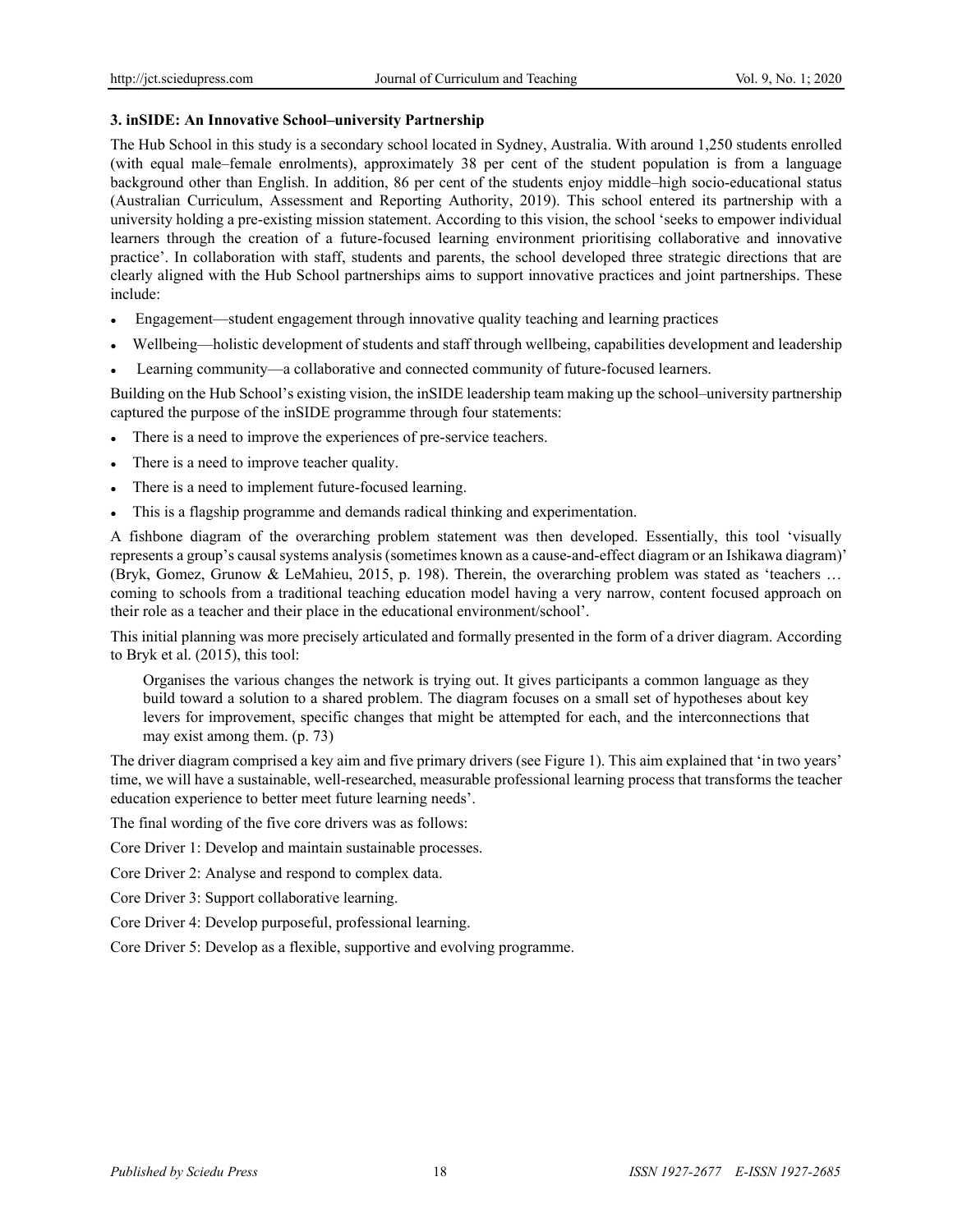

**Figure 1.** inSIDE Driver Diagram (Created by the inSIDE Leadership Team)

Fishbone diagrams and the development of specific drivers are fundamental features of improvement science. Improvement science (as described in Section 4) was introduced to the project by a professor at the partner university, who provided the foundation for the design and delivery of the Hub School and university partnership. Hence, the project was titled 'inSIDE'.

## **4. inSIDE: Improvement Science**

While improvement science has a history of success in transforming learning opportunities in fields outside education, the intersection of systems of understanding with the practical implementations of improvement remains under-researched in the field (Lewis, 2015). When improvement science has been applied to educational contexts, as Bryk et al. (2015) succinctly stated, it assists in making schools 'better at getting better' (p. 10). According to them:

Improvement science is a methodology that disciplines inquiries to improve practice. Undergirding it is a distinctive epistemology about what we seek to learn and how we may come to understand it well. Particular acts of inquiry are improvement research projects. These projects aim for quality improvement … Since improvement research is an iterative process often extending over considerable periods of time, it is also referred to as continuous improvement. (2015, p. 10)

To facilitate improvements in education, it is suggested that two bodies of knowledge are required. The first is 'basic knowledge from the discipline of education' (Lewis, 2015, p. 54) and the second is 'a system of profound knowledge' (Deming, cited in Langley et al., 2009, 75). The definition of profound knowledge, as outlined by Deming, is 'the interplay of the theories of systems, variation, knowledge and psychology' (Langley et al., 2009, p. 75).

Langley et al. (2009) also drew on Deming's understanding of profound knowledge extensively, explaining that it comprises four elements:

- Appreciation for a system—this, they argue, is about understanding how all the parts of an organisation fit together to form a system. These parts then work together to achieve a common goal (p. 77).
- Understanding variation—some variation in data relates to 'common causes' and other variations relate to 'special causes' (pp. 79–80). Common causes are 'those that are inherent in the process (or system) over time, affect everyone working in the process, and affect all outcomes of the process' (p. 79). Special causes 'are not part of the process (or system) all the time, or do not affect everyone, but arise because of specific circumstances' (p. 80).
- Building knowledge—when considering 'improvement' it is important to measure the outcome of any change by measuring the results that take. The easiest way to do this is by stating a theory or a hypothesis at the outset. This will assist in testing predictions and, thus, understanding how to further improve in future. The most efficient way of doing this is through the Plan-Do-Study-Act (PDSA) cycle (pp. 81–82).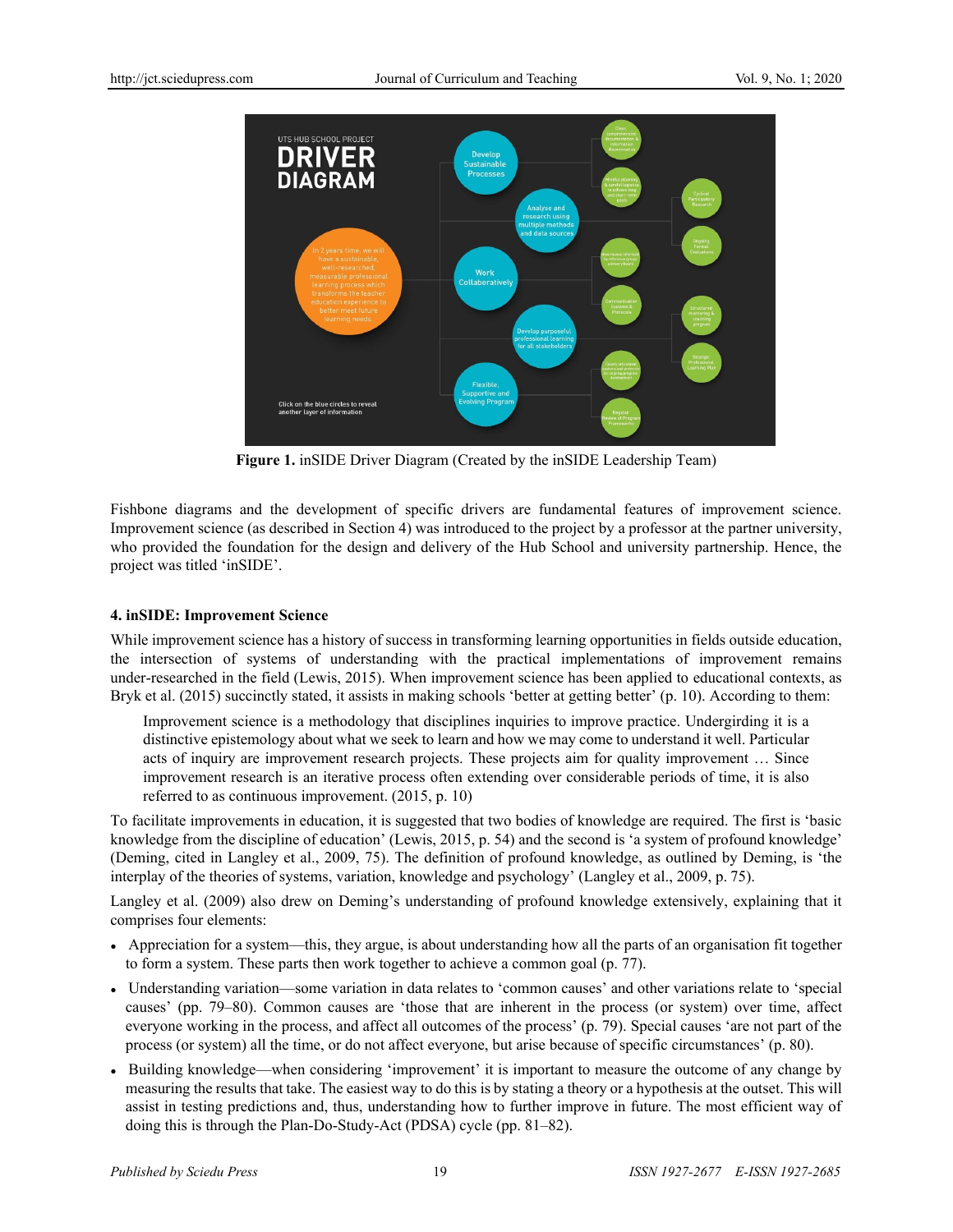• Human side of change—this recognises differences in the way people behave, and how they relate and interact with one another and within a system. Essentially, 'it helps us understand the motivations of people and their behaviour' (p. 83).

The improvement science cycle of PDSA provides a useful framework, which is integral to building knowledge. In their work with the Carnegie Foundation, Bryk et al. (2015, p. 122) have modified Langley's original PDSA cycle descriptors slightly:

- Plan: Define the change. Make predictions about what will happen as a result. Design a way to test change on an appropriate scale.
- Do: Carry out the change. Collect data and document how change was implemented.
- Study: Analyse the data. Compare what happened to predictions. Glean insights for the next cycle.
- Act: Decide what to do next based on what you learned. Abandon the idea? Make adjustments? Expand the scale?

Three questions should next to be asked to implement the PDSA cycle:

- What are we trying to accomplish?
- How will we know that a change is an improvement?
- What change can we make that will result in improvement? (Langley et al., 2009, pp. 89–96)

The leadership team subsequently applied principles of improvement science to develop the framework that underpinned the inSIDE design and delivery. This resulted in a future-focused, innovative approach to reform teacher education using clearly articulated problem statements and core drivers.

## **5. Research Design**

In line with the study phase of improvement science, towards the conclusion of the first inSIDE prototype a researcher from the partner university, who had not been involved in the first prototype, was engaged to evaluate the outcomes of the first year towards the five core drivers. This evaluation was *responsive*; that is, the views and experiences of various stakeholders were incorporated, and the research took account of three factors: implementation, context and the human factor (Hartas, 2010).

An evaluation research methodology was applied. More specifically, the *goal attainment model* of evaluation research was used, which sought to determine the extent to which a programme is achieving its formal goals (Rubin & Babbie, 2010)—in this case expressed as five core drivers. Two research methods were employed to achieve the research objectives: focus groups and document/artefact analysis.

## *5.1 Focus Groups*

Focus groups are conducted in similar way to interviews, but with a group of people rather than one on one. Focus groups can offer a rich dataset based on the fact that participants in the discussion are likely to bounce ideas off each other when discussing a topic. The conflicting opinions or in-depth description of a shared experience are also likely to generate robust data (Travers, 2006, p. 106). Seven focus groups were held and the findings fed into a broader evaluation day with the members of the leadership team.

The focus groups were conducted using a lessons-learned approach that allows for both formative evaluation (monitoring and continuous improvement) and summative evaluation (project evaluation and information for future projects). Within this approach, three questions were posed to interview participants:

- What is working well?
- What can we improve upon?
- What should we do differently?

These questions were asked with participants' attention directed towards each of the five core drivers of the inSIDE programme previously outlined.

## *5.2 Document Analysis*

Themes emerging from the focus groups were then triangulated through analysis of documents and artefacts that had been created since the inception of the programme to the date of evaluation. These included minutes of meetings, planning documents, photos of planning boards and email correspondence. These resources were particularly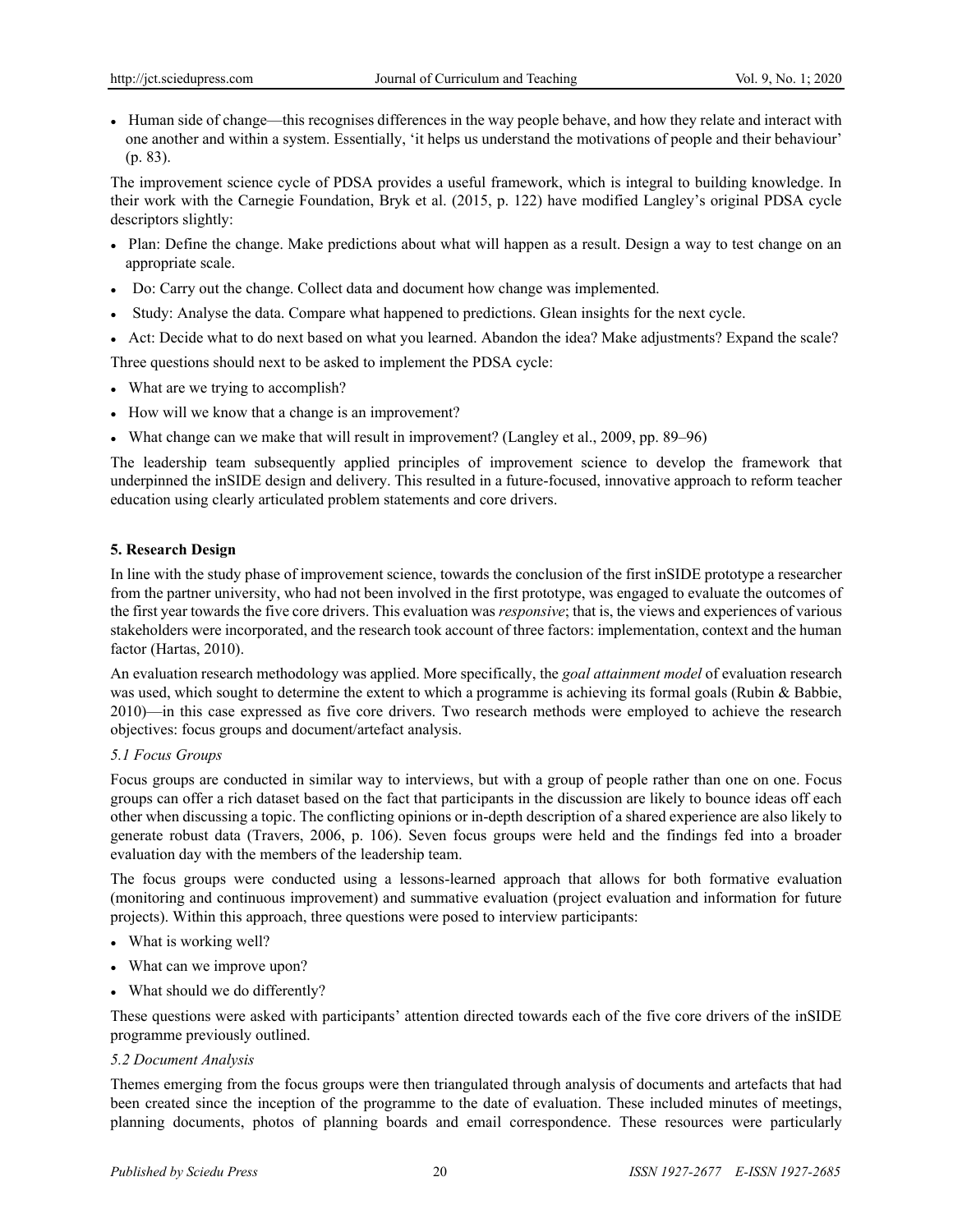enlightening, as they emerged in situ and systematically captured the interests, goals and direction of the project in sequential order (Cohen, Manion & Morrison, 2011).

#### *5.3 Ethics*

The research received Human Research Ethics approval (no. ETH16-0896). Informed consent was also obtained from each participant.

## *5.4 Participants*

As detailed in Table 2, there was a total of 49 participants, 31 of which were from the Hub School, and 18 from the partner university. The latter included six academic staff, three administrative staff and nine pre-service teachers enrolled in a Master of Teaching degree. The pre-service teacher participants are referred to hereafter as the inSIDE pre-service teachers.

| Hub School                      | Partner university                                                      | Pre-service teachers                   |  |
|---------------------------------|-------------------------------------------------------------------------|----------------------------------------|--|
| Principal $(n = 1)$             | Head of School of Education/Master of<br>Teaching coordinator $(n = 1)$ | Master of Teaching students<br>$(n=9)$ |  |
| Executive staff $(n = 4)$       | Partnerships liaison academic $(n = 1)$                                 |                                        |  |
| Mentor teachers $(n = 9)$       | Subject coordinators $(n = 2)$                                          |                                        |  |
| Supervising teachers $(n = 17)$ | Other academic staff $(n = 2)$                                          |                                        |  |
|                                 | Administrative staff $(n = 3)$                                          |                                        |  |

#### **Table 2.** Participant Summary

# *5.5 Overview of inSIDE* Structure

The leadership team comprised Hub School staff (school principal and four executive staff members) and partner university staff (Head of the School of Education; Master of Teaching coordinator; school partnership liaison academic; senior lecturer; and a professor, who held joint appointment at the partner university and in the UK). This team conceptualised the inSIDE programme and developed the comprehensive purpose and goals therein.

Following development of the core drivers, the next step was to recruit pre-service teacher participants. A call for expressions of interest in the inSIDE programme was extended to all new enrolments in the Master of Teaching degree at the partner university. This is a two-year postgraduate degree that prepares individuals who already hold an undergraduate degree to work as secondary school teachers. Students then expressed interest by submitting a formal statement, with successful applicants undergoing a panel interview comprising partner university and Hub School staff. Ten students commenced the programme, nine of whom completed the first year.

The first inSIDE prototype was developed with a view to embed the pre-service teachers into the Hub School, thus, enabling their immersion into school life. Concurrently, they also completed two university subjects from within the high school, rather than on campus. The programme also included weekly learning labs at the Hub School, which were facilitated by a professor from the partner university. Documents developed by the inSIDE leadership team state that these weekly labs were intended to 'provide an opportunity for expert input, for "check-ins" to share student learning and experience and to "engage in the double loop learning" necessary to improve the core job of learning to facilitate futures-focused learning'*.*

## **6. Findings**

The findings are organised around four of the five core drivers developed by the inSIDE leadership team. The nature of qualitative data and phrasing of the core drivers meant that these drivers could not be neatly analysed in isolation, and that two of the core drivers were examined concurrently. The four core drivers are listed in three groupings, as follows:

- Core Driver 1: Develop and maintain sustainable processes.
- ●Core Driver 3: Support collaborative learning, and Core Driver 4: Develop purposeful, professional learning.
- Core Driver 5: Develop as a flexible, supportive and evolving programme.

At the time of evaluation, there were limited data to address Core Driver 2. Thus, this driver is omitted from the paper.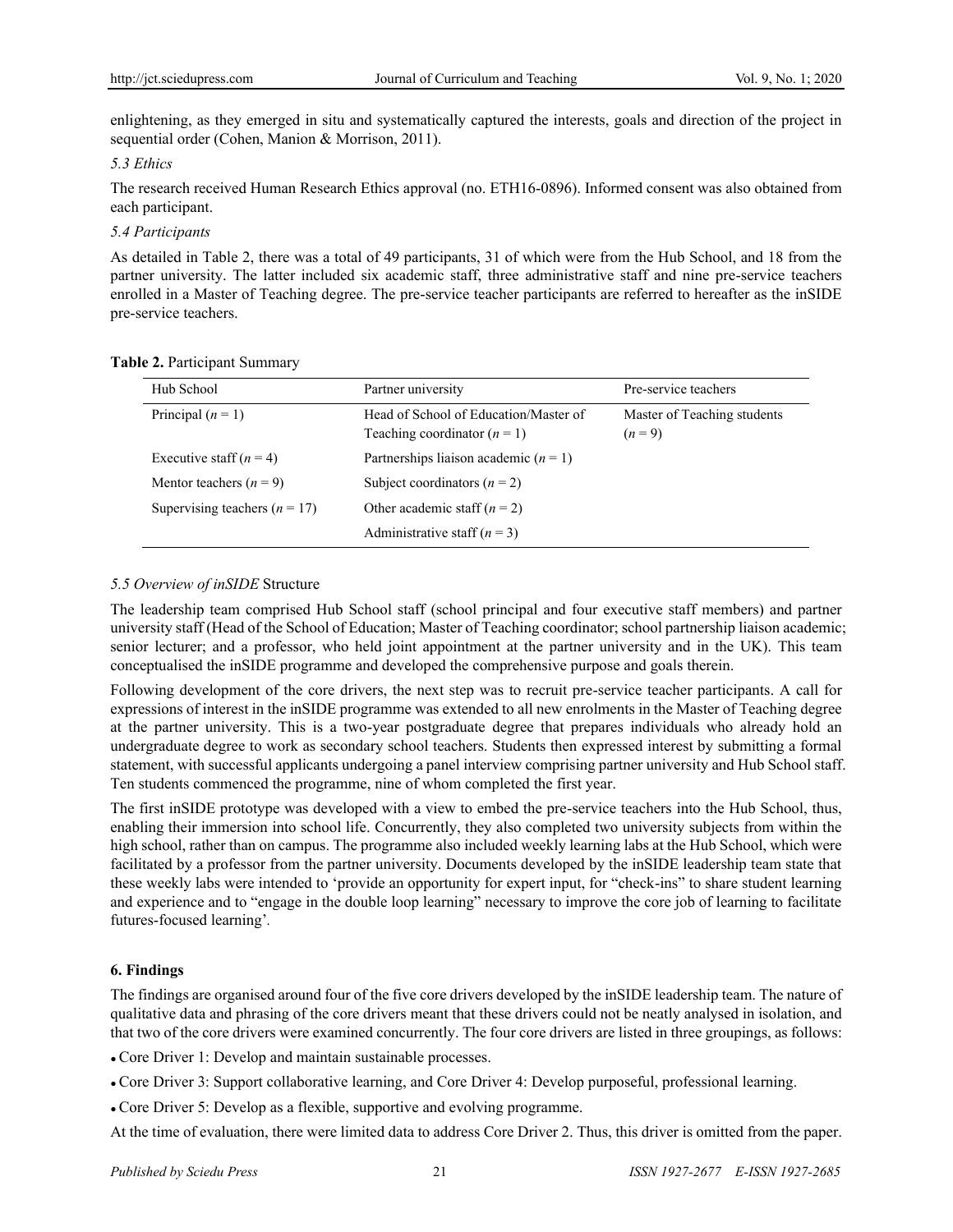## *6.1 Core Driver 1: Developing and Maintaining Sustainable Processes*

Improvement science identifies the need to understand how all the parts of an organisation fit together to form the system. To understand the effect of the first prototype cycle in relation to the inSIDE system, six themes emerged from the data. These were participation, documentation, communication, time and space. Each affected the sustainability of the programme.

## 6.1.1 Participation

For any system to function cohesively and effectively the component parts must be considered. The diversity of experiences and philosophies that underpin the practices of the system members increased its complexity. The voluntary nature (or not) of participation by staff was a contributing factor to the outcomes of the first prototype.

Nine teachers from the Hub School took on a mentoring role. Mentor teachers' participation was voluntary and constituted the first relationship established between inSIDE pre-service teachers and the Hub School. These teachers spent the initial weeks at the school with their mentor teachers, who were from outside their faculty areas. Each mentor took a different approach to their mentoring role, with some having their inSIDE student shadow them around the school, while others arranged for the inSIDE pre-service teachers to engage in a range of activities with different teachers across the school. The mentor teachers were highly positive about their role in the programme, and the inSIDE pre-service teachers were likewise complimentary of the role of their mentor. Mentor teachers said their motivation for engaging in the project was aimed at preparing future teachers to succeed and excel in the profession.

In contrast, teachers who acted in a supervisory role for the inSIDE pre-service teachers felt their participation was not voluntary. This was due to all nine inSIDE pre-service teachers being located in only two faculty areas. This placed great demand on these two faculties, particularly as each of the nine inSIDE pre-service teachers were allocated two supervisors in an attempt to increase the diversity of teaching they would observe and practise in their faculty areas.

## 6.1.2 Documentation

The leadership team was highly successful in capturing and sharing the authentic progress of the first prototype through minutes of meetings, visual capture of planning boards and collation of formal documents (e.g., invitation letters to potential students). As evidenced by the meetings, the leadership team identified many of the complex issues that needed to be addressed in this ambitious approach to revising teacher education.

At the conclusion of the first prototype, inSIDE pre-service teachers held strong views that formal documentation was required to guide their participation. While there was acceptance that unknowns were inevitable, given this was a pilot iteration, the widely held view was that by the conclusion of the first year there should be distribution of formal documentation to guide future years. The inSIDE pre-service teachers desired a level of documentation in line with traditional subject outlines produced by the university, but written in terms of the entire two-year inSIDE programme and clearly outlining the requirements for participation in terms of time and dates, details of activities to be completed (e.g., observations, team teaching and independent teaching), and assessment tasks. This form of detailed documentation would be vital if students become highly anxious about their participation in the programme.

The supervising teachers from the Hub School also required more traditional documentation in the form of a practicum handbook. There was consensus that formal documentation is necessary to enable effective communication between supervising teachers and inSIDE pre-service teachers around their participation in teaching and extracurricular activities, the time period for engagement and reporting processes.

While mentor teachers did not express a specific need for explicit guiding documentation, for future iterations, they sought greater guidance on the types of activities they should engage in with their mentee. This included the time frame for their involvement across the programme as a whole to maximise inSIDE pre-service teachers' learning outcomes.

## 6.1.3 Communication

Issues around communication were evident in the minutes taken of meetings around midyear of the first prototype and by the time the focus groups occurred later in the year. Evidently, communication was a primary factor creating unease within the system. The inSIDE pre-service teachers described frustration with the 'trickle-down information system', which left them as conduits for information to the supervising teachers. The Hub School teachers also desired more in-depth communications about the inSIDE pre-service teachers. As they were undertaking a postgraduate degree, these students came to inSIDE with diverse educational backgrounds and life experiences. Teachers (particularly mentor teachers) wanted greater detail about the inSIDE pre-service teachers' backgrounds, their educational experiences and the like. It was apparent that some Hub School teachers assumed their inSIDE counterparts had teaching backgrounds and were taken aback at how raw the inSIDE pre-service teachers proved to be.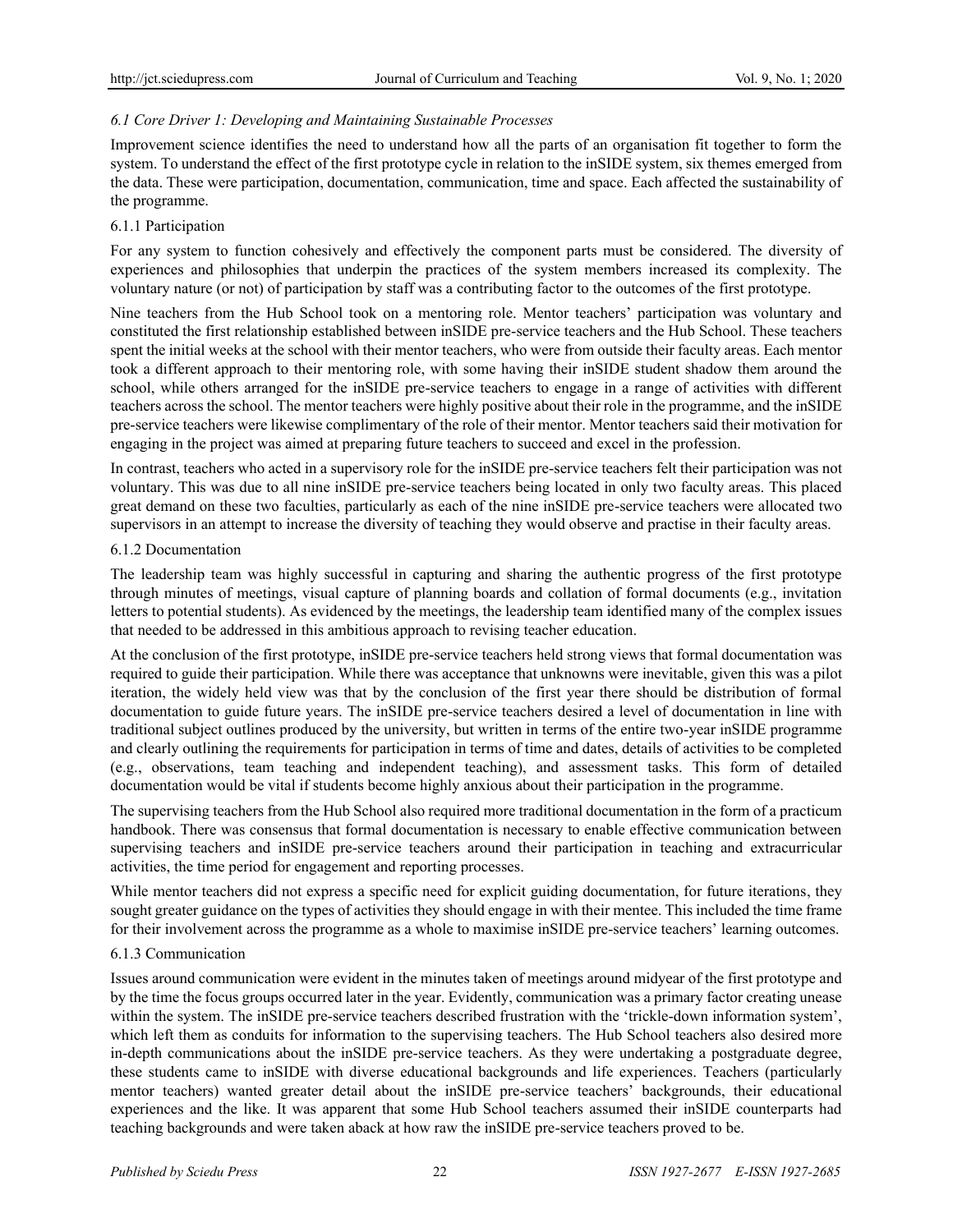Communication tensions between the Hub School and Partner University led to concerns being raised regarding a perceived defensiveness, and perhaps lack of regard, from university staff towards the project. This tension was viewed by Hub School staff as the university's 'fear of change', while the typical view held by partner university staff related to being 'time-poor' and that the initiative was 'a huge investment for nine students'. Notably, with the exception of one academic staff member, there was no allocation of time or funding for any other partner university (academic and administrative) staff.

Email also proved extremely ineffective as a communication method for collaborative teams working across two locations. A limitation at the organisation levels is that different communication and online collaboration tools were used at the Hub School and Partner University, which prevented a more efficient means of electronic communication being utilised.

## 6.1.4 Commitment

The inSIDE pre-service teachers valued the strong bonds they had built with their peers and felt the collaborative relationships were the most beneficial aspects of this project. An important contributing factor in building these bonds was the weekly check-ins that formed part of the learning lab sessions. Check-ins involved the inSIDE pre-service teachers meeting weekly at the Hub School with the partner university professor to reflect on, and examine, their experiences over that week. This enhanced their commitment to the project over the first year.

However, the time commitment for inSIDE pre-service teachers was significant. For university students engaged in the traditional programme, coursework in their Professional Experience subject (one of the subjects the inSIDE pre-service teachers completed at the Hub School) required 10 hours of on-campus workshop sessions and a professional experience placement that equates to 28 days (five observation days and 23 teaching days). The second subject delivered at the Hub School (a research-focused elective) was credited as an 18-hour subject, plus additional reading and writing tasks. In comparison, the inSIDE pre-service teachers report having invested over 60 days and, in some cases, over 70 days attending the Hub School as part of the inSIDE programme. This did not include the additional study time to complete assignments.

While many teachers and teacher educators would view this time in schools as a significant advantage in becoming an effective educator, by the conclusion of the first prototype the inSIDE pre-service teachers were becoming overwhelmed by their commitment to the programme. Notably, some were exhausted from juggling travel (in some cases up to two hours each way on public transport), employment commitments and other university commitments (classes and assignments). Many felt that despite the real benefits of the programme towards building their teaching competence, the workload was unsustainable. inSIDE pre-service teachers expressed disappointment that there was not more formal recognition for the time and effort put into the programme. They also wondered if and how the programme would contribute to increased employability.

From the partner university perspective, the programme was also expensive to deliver. There was the cost of personnel, with two or three staff members travelling to the Hub School for leadership meetings each month. The partner university's school partnerships liaison academic was employed at the university on a fractional appointment and spent a significant portion of this time engaged in activities related to the inSIDE programme. A senior lecturer (School of Education) was also engaged in many hours of preparation work, such as recruiting and interviewing potential participants, while a professor attended the Hub School on Thursdays for approximately a half year to engage in weekly inSIDE learning labs. With only nine students enrolled, this did not constitute a recognised university teaching allocation, which made sustainability more complex. With no allocated partner university budget for the delivery of the programme, it operated on the goodwill of participants who valued the potential of the programme. Focus group data suggest it is not only the culture of the university that needs to change, but also the mindset of practising teachers and university students who have pre-existing expectations for the programme to reflect elements of the traditional pre-service programme delivery that occurs at university.

## 6.1.5 Time

The complexity of the system was highlighted through time limitations. At a pragmatic level, the limited time available for inSIDE activities was exacerbated by the official university timetable, compared with the secondary school year. This is also a concern in relation to planning, where university academic staff availability is higher across periods when Hub School staff are on school holiday breaks. The number of non-teaching weeks at the university also greatly reduces the available weeks for inSIDE pre-service teachers' mandatory attendance and participation at the Hub School.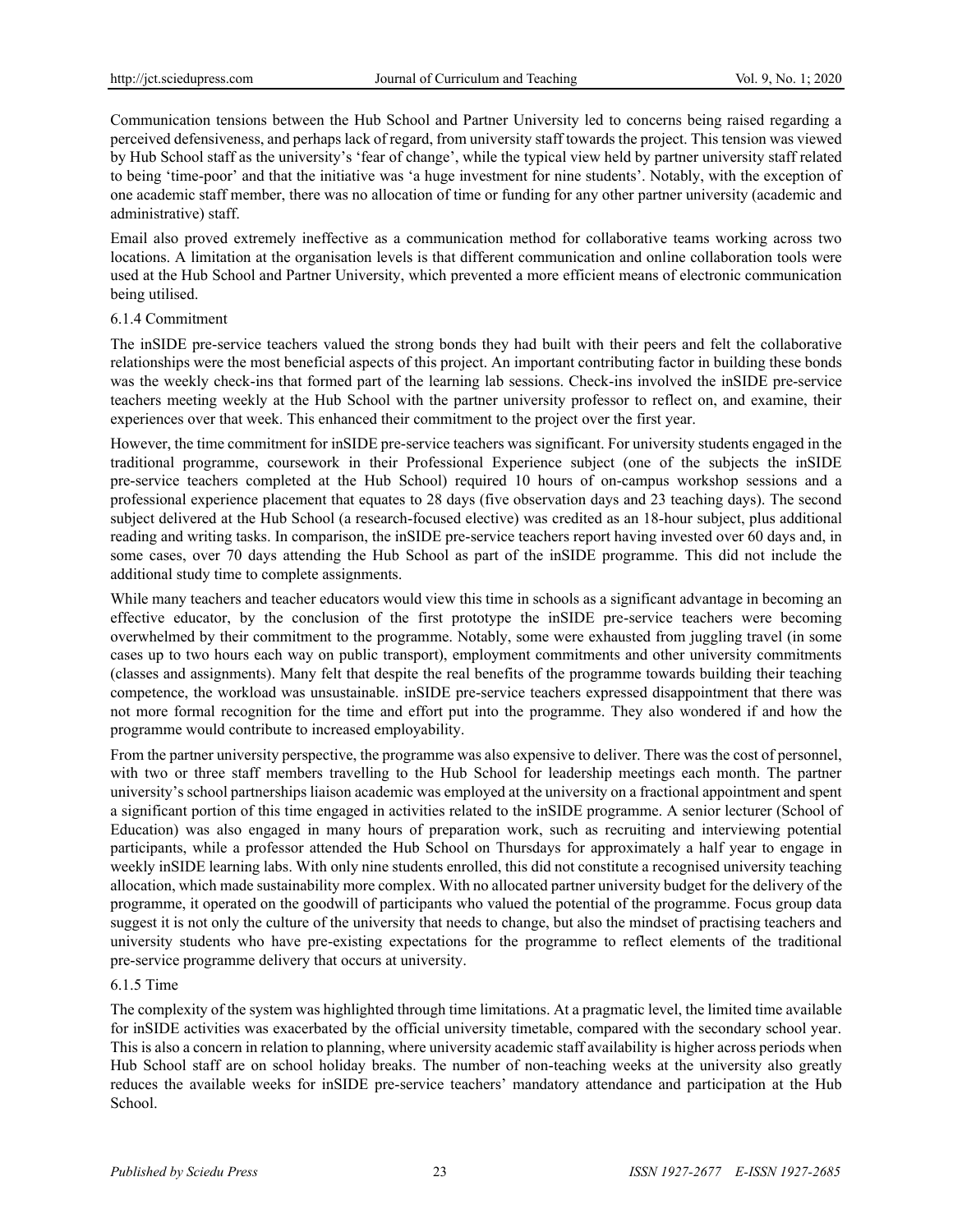## 6.1.6 Space

The physical distance between the university and school (being 24 km apart, along often congested roads with no direct public transport) proved prohibitive to many of the desired collaborative activities taking place. While initial goals included ongoing and sustained collaboration between school and university, physical distance prevented regular meetings with academic staff and teaching staff, and was instead limited to the leadership team. The physical divide between university and school also prevented regular informal 'workplace' conversations and widespread collaborative planning opportunities, which might have otherwise occurred if co-located. The partner university's focus group data and minutes of meetings indicate that consideration of the potential of a 'third space' to facilitate collaborative relationships had been explored, but this potential did not emerge in the first prototype.

Further, the physical space at the Hub School was problematic given the high number of inSIDE pre-service teachers located in two school faculties. Teachers mentioned that the extra bodies and noise in staffrooms negatively contributed to their experience of the programme. Several Hub School teachers reported issues concerning staffroom etiquette (e.g., noise), while others expressed concern that having the inSIDE pre-service teachers regularly present in the staffroom prevented them from engaging in lesson preparation and other work-related activities.

## *6.2 Core Driver 3: Supporting Collaborative Learning; and Core Driver 4: Developing Purposeful, Professional Learning*

The degree to which Core Drivers 3 and 4 were being achieved in the first prototype are explored through three themes: Hub School cross-faculty mentoring, subject development and delivery, and inSIDE pre-service teachers' progress towards professional standards and as future-focused teachers.

## 6.2.1 Cross-Faculty Mentoring

In terms of teacher professional development, the mentoring component of the inSIDE programme resulted in positive gains for mentors who engaged in a professional development workshop delivered at the Hub School by academics from the partner university. A novel approach of the inSIDE programme was that the mentors did not originate from the same faculty area in which the inSIDE pre-service teachers were preparing to teach. The opportunities for these pre-service teachers to observe and work in faculties outside their area of teaching specialisation enabled them to observe practices that are less common in their own fields. These experiences also exposed some mentor teachers to practices that they would not normally employ in their lessons, as the inSIDE pre-service teachers approached teaching and learning episodes from markedly different perspectives.

These opportunities were valuable for both mentors and mentees. This aspect of the programme represents an area for further exploration for teacher educators and in terms of teacher professional development. In this sense, mentors expressed a desire to have even greater involvement in the inSIDE programme and said they would relish additional opportunities to engage in both formal and informal activities with their mentees to continue to guide their induction into the profession. They also desired to work more collaboratively with inSIDE pre-service teachers and university academic staff.

Capturing and sharing the components of effective mentoring relationships and these rich experiences has the potential to contribute to both mentor and mentee pedagogical awareness. However, this should not be too prescriptive and must enable flexibility to develop and evolve in terms of the unique characteristics of each mentor–mentee relationship, including the emerging needs of each inSIDE student. As such, this may guide their progress in a supportive manner and assist in addressing any problems as they arise. The mentor–mentee relationship also proved essential in addressing concerns that arose later in the year regarding the progress two inSIDE pre-service teachers were making with their classroom teaching.

## 6.2.2 Subject Development and Delivery

At the commencement of the programme, a number of subjects from the Master of Teaching degree were proposed by the partner university as appropriate for delivery at the school. However, limited communication between academic staff (subject coordinators) responsible for overseeing the subjects and ultimately submitting inSIDE pre-service teachers' grades and staff charged with delivery of the subjects at the school caused some tensions. This was, in part, due to retrofitting subjects developed for a traditional teacher education model to the innovative inSIDE delivery mode.

During focus groups, Hub School teachers expressed interest in being involved in the development and delivery of subjects, suggesting ways that inSIDE pre-service teachers' activities could meaningfully contribute to school practices. This included inSIDE pre-service teachers being involved in programming, with associated tasks to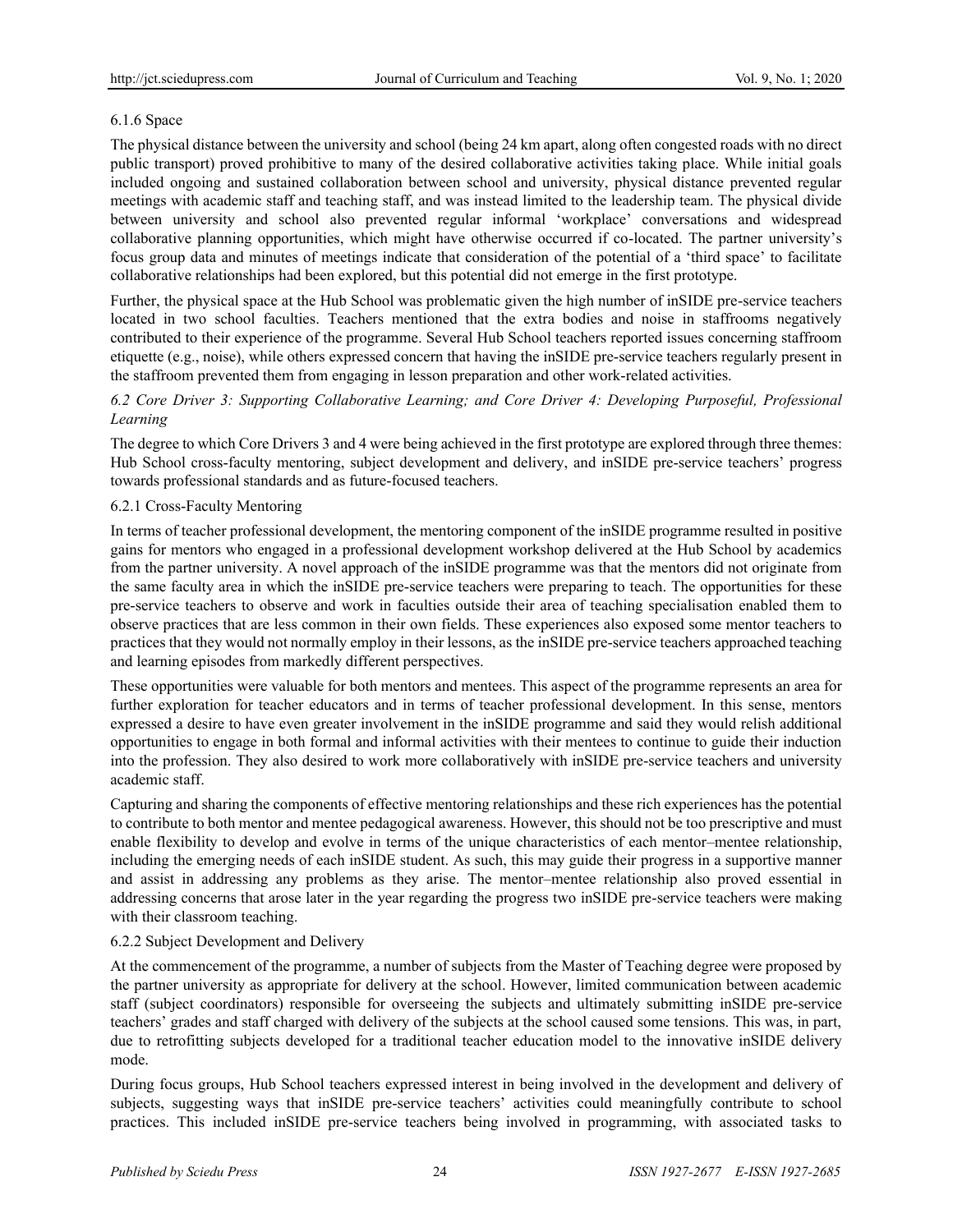contribute meaningful content to faculty programmes. Developing and delivery of such subjects would be beneficial to the programme and to Hub School teachers' professional development.

At the time of conducting the focus groups, the inSIDE pre-service teachers were experiencing high levels of anxiety about completing their independent research project, which was the second subject delivered at the Hub School. Focus group data from the inSIDE pre-service teachers revealed their concern that this subject was heavily focused on research, whereas they had entered the inSIDE programme on the basis that it would be practice-oriented. The delivery of university subjects by university staff appears to have perpetuated the school–university divide and continued to send the message to inSIDE pre-service teachers that practical teaching is completed by the teachers, while academic work is completed by university staff.

The key stakeholders held very different views on the number of university subjects that should be delivered onsite at the school. Many school staff envisaged full immersion and all subjects to be delivered at the Hub School, while inSIDE pre-service teachers felt that only some subjects lent themselves to delivery as part of the inSIDE programme. They preferred on-campus delivery of teaching methods subjects because this increased their exposure to a broader range of teaching strategies than they may experience when working with supervising teachers during their time at the Hub School. Along these lines, several teachers alluded to their desire for inSIDE pre-service teachers to inform and improve their practices by bringing to the school new strategies and techniques learned at university, which would require the inSIDE pre-service teachers to engage in experiences beyond the Hub Schools.

6.2.3 inSIDE Pre-Service Teachers' Progress Towards Professional Standards And as Future-Focused Teachers

The nine inSIDE pre-service teachers represent the diversity of professionals working in many Australian schools in terms of gender, age and cultural background. Indeed, their personal experiences as pioneers of the inSIDE programme also reflected this diversity.

Evaluation of the progress of inSIDE pre-service teachers varied considerably across the stakeholders, with some supervising teachers of the view that certain inSIDE pre-service teachers were not adequately prepared. By contrast, one inSIDE student noted the following observation:

I'm definitely more confident … significantly, definitely … I think it helped me because the [secondary] students … didn't actually identify me as a prac teacher because I was there for so long and a lot of the time they just thought I was actually just a new teacher … because they would always see me in the staffroom and so they knew I wasn't a prac teacher … That helped a lot with management.

All inSIDE pre-service teachers concurred that the rapport they had with secondary school students was a key benefit of the programme. This greatly contributed to their positive teaching experiences at the Hub School.

The partner university's school partnership liaison academic (who was previously employed as a school principal) concluded that the nine inSIDE pre-service teachers represented a typical breakdown of student achievement that would be demonstrated after a period of block teaching. Therein, three of them exceeded expectations, four met expectations and two were at risk of not meeting requirements. It appears that the possibility of inSIDE pre-service teachers failing their practical teaching evaluations, or any coursework, was not considered until the issue arose during the block of intensive teaching.

The traditional Master of Teaching mode taught on campus saw students demonstrate achievements of graduate-professional standards through successful completion of formally accredited subjects that explicitly articulate how subject content and assessment tasks relate to the Australian Professional Standards for Teachers (APST). Minutes of meetings throughout the first prototype suggest the leadership team considered the use of formal assessment tools. Research data suggest the need to revisit the potential of tools for student self-assessment and alternate ways to capture inSIDE pre-service teachers' achievements of accredited subjects and course objectives to ensure they are meeting designated professional teaching standards.

The inSIDE pre-service teachers voiced a considered view: remaining at this one school for professional experience or transferring to a nearby secondary school (one of the Hub School partners) for the next professional experience may not provide them the same breadth of experience as working with students from other socio-economic and ethnic backgrounds, which their on-campus peers would otherwise experience.

# *6.3 Core Driver 5: Developing as a Flexible, Supportive and Evolving Programme*

In the period following the formal evaluation, documentary evidence was available that clearly demonstrated the programme was evolving as a result of lessons learned from the first prototype. In the following year, the focus was on 'several sub-projects, each aimed at addressing issues identified in the first prototype' (Report from an academic from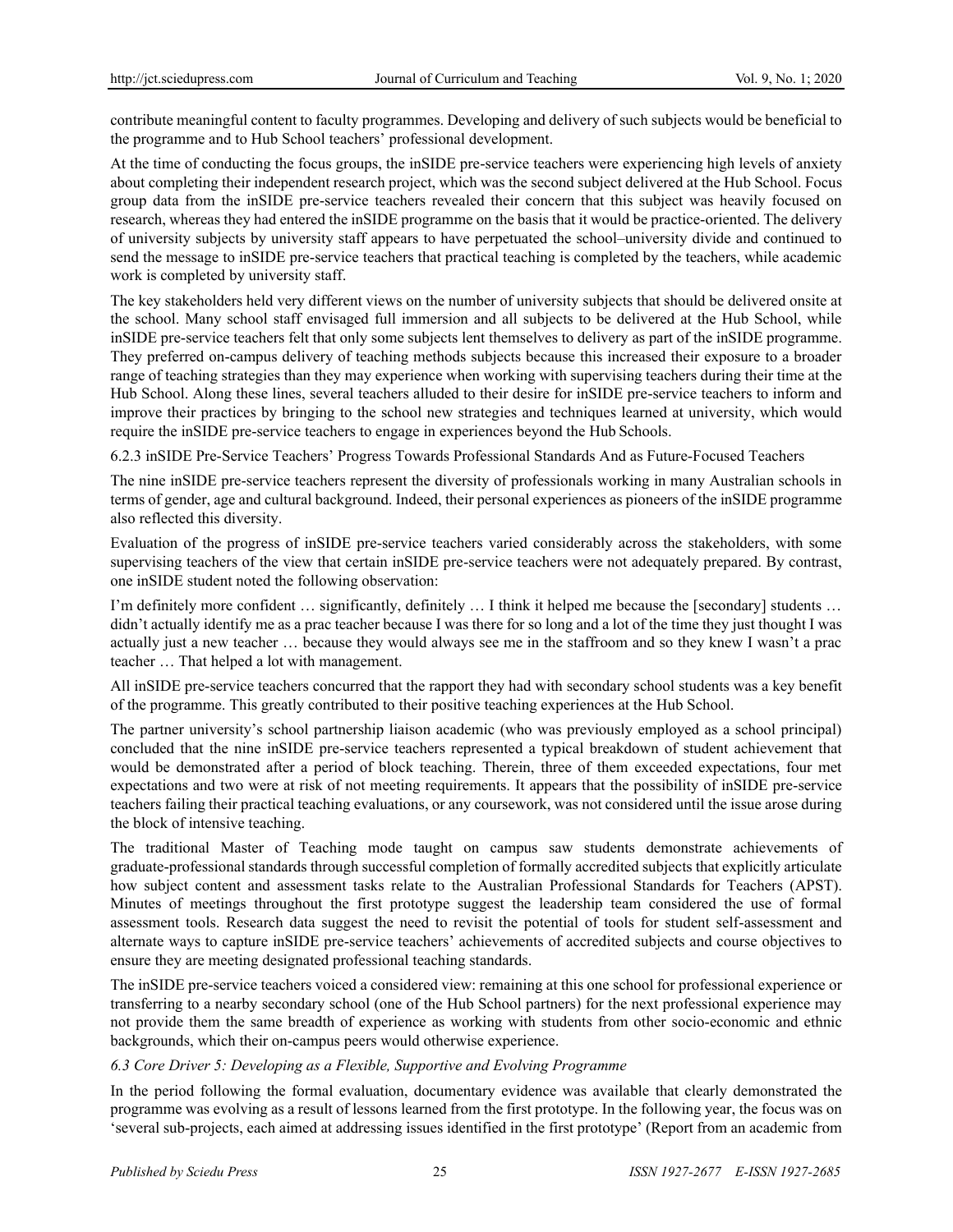the partner university, employed outside the School of Education). The first sub-project included a different Master of Teaching subject (Inclusive Education) being taught at the Hub School by the school's special education teacher, rather than a university academic. In this model, the nine content areas covered by on-campus students were available to the inSIDE pre-service teachers as online lectures and readings, which they could access at times that aligned with the activities naturally occurring at the Hub School. This approach ensured consistency of content across the on-campus and inSIDE cohorts. Through the Hub School delivery of the Inclusive Education subject, inSIDE pre-service teachers:

Not only learned about the theory and practice of Inclusive Education but also met students receiving learning support and gained an understanding of pivotal roles in a school context, such as the Learning and Support Teacher, School Counsellor, Head Teacher, [and] Support Teacher Vision. (Report from an academic from the partner university, employed outside the School of Education).

The second sub-project entailed the development of two new subjects forming part of the pool of electives available to students in the Master of Teaching. One was titled 'Teacher as Innovator: Planning and Prototyping Future-focused Learning Design', and the second was 'The Innovative Teacher: An Introduction to Future-focused Teaching Design'. This subject was designed to equip students to employ innovative and engaging practice. Therein, students were provided opportunities to research, design, implement and measure the outcomes of innovative practice using the problem-focused approaches of improvement science. The approach was inquiry-based, wherein students collaborated and shared with peers and engaged in critical dialogue with experienced teachers. Delivery was multimodal across the Hub School and Partner University.

# **7. Discussion**

Applying principles of improvement science, the inSIDE programme was designed to address several priorities raised in the ACER (2014), TEMAG (2014) and Mayer et al. (2015) reports. Some design elements reflect approaches taken nationally and internationally, aimed towards improving initial teacher education, while others were unique to the context of this particular school–university partnership. Although not specifically applying principles of improvement science, the Master of Teaching model at the University of Melbourne articulated a clear driver statement with goals aligned to the inSIDE programme—that is, to 'produce a new generation of teachers … who are interventionist practitioners, with high-level analytic skills and capable of using data and evidence to identify and address the learning needs of individual learners' (McLean Davies et al., 2013, p. 93).

The application of principles of improvement science during the planning phase enabled the leadership team to clearly define the change they envisaged for improvements to teacher education. In turn, the leadership team identified the specific issues affecting teacher education and subsequently articulated the core drivers of the project. Acknowledging the complex system, which integrates the school and university context, the team developed an ambitious, future-focused programme. Findings highlighted the complexities involved when two organisational structures collaborate, including the need for greater systemic flexibility to enable vision and change to be enacted.

Focusing on the literature, Walsh and Backe (2013) identified four characteristics of effective school–university partnerships. These included shared conceptual understanding, mutuality in roles and relationships, sound operational strategies, and evaluation of both the partnership and its outcomes. Meanwhile, Mutton et al. (2017) concluded that effective school–university partnerships utilise expertise from across a collaboration; are built on mutual respect and a shared vision, as well as clearly defined and agreed roles; require a critical mass of expertise; and facilitate opportunities across a range of settings and contexts and types of expertise. As discussed, the inSIDE programme reflects and/or addresses each to varying degrees.

Drawing on lessons learned from the first prototype, the inSIDE leadership team reflected on the subjects being delivered through the partnership. Collins and Ting (2017) suggested there should be 'opportunity for integration among subjects to arise naturally rather than being contrived and pre-planned to fulfil some popular pedagogy for integration' (p. 8). Essentially, they envisaged 'enacting all coursework as practice, inquiry, content, and reflection, within a school' (p. 8). However, this remains a challenge in all models, particularly given the accreditation requirements of educational bodies that (in the context of this study) require universities to demonstrate how the teaching and learning experiences and the associated assessments enable new teachers to meet the APST. There are also concerns that school-directed programmes may only meet the more practice-oriented outcomes of these standards (Mutton et al., 2017).

Further, Yeigh and Lynch (2017, p. 121) suggested one benefit of the partnership approach to initial teacher education is that pre-service teachers can expect a high level of individual support from the school as they journey through the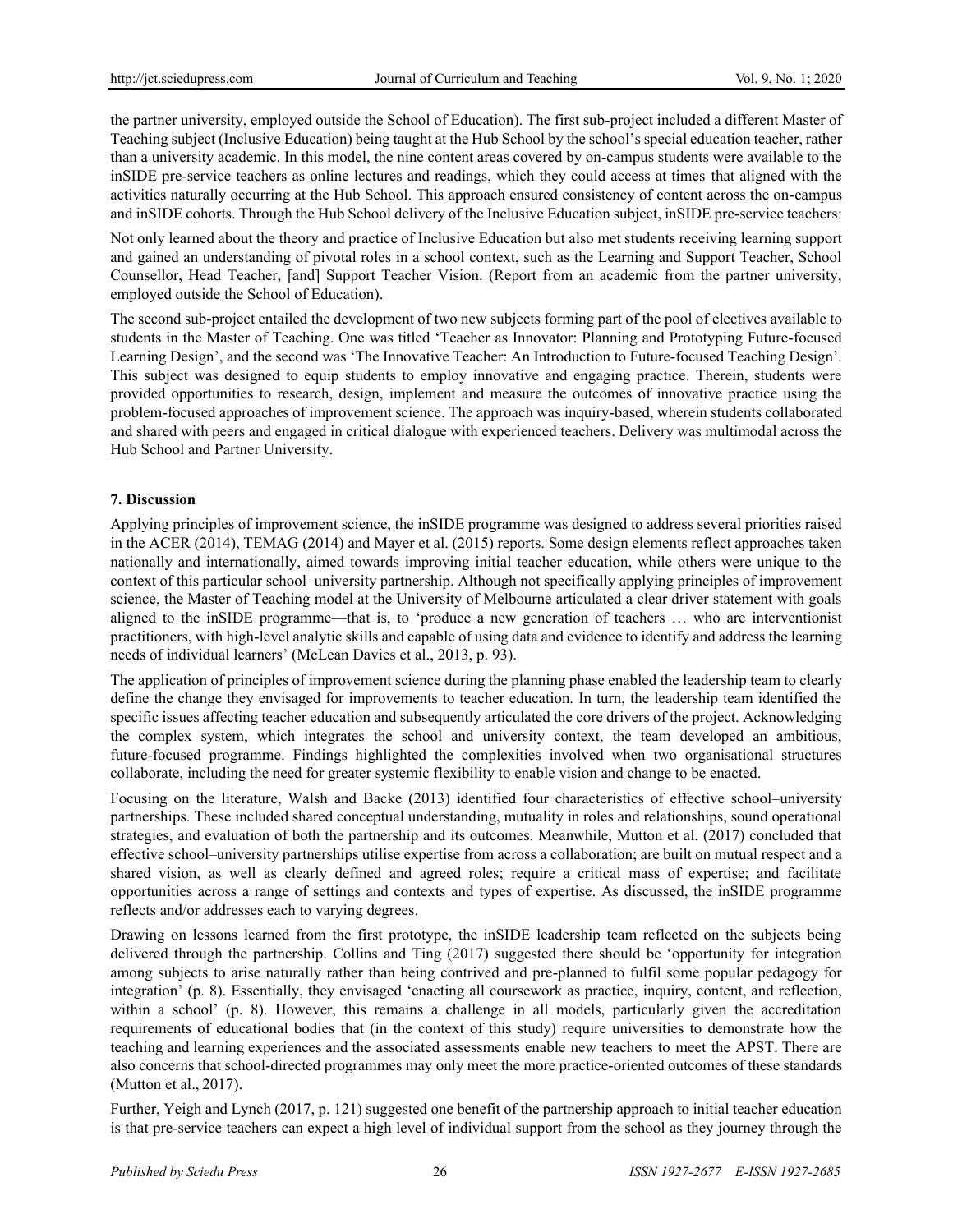training programme, due to the mentoring system involved. Indeed, a particular strength of the inSIDE programme was its innovative approach to mentoring, using mentors from different faculties to the faculty area in which each pre-service teacher specialised. This further enabled the pre-service teachers to benefit from the integration of different sources of knowledge (Mutton et al., 2017).

This aspect appeared particularly successful due to the voluntary nature of the mentors' participation. Also, as part of the inSIDE programme, the mentors undertook a mentoring workshop with university academics, which overcame limitations identified by others. This included failure to provide mentors with the skills required to be effective guides (Talbot, Denny, & Henderson, 2018; Young, 2018).

Further, Collins and Ting (2017) recognised that in their partially integrated school-based teacher education programme 'the practical part of teaching continued to be the main focus and reflective thought still had to be encouraged—or even demanded. The divide [theory and practice], though mitigated, still remained' (p. 7). Thus, the inSIDE programme, although school-based and influenced, successfully addressed this by explicitly factoring in time for participants to become reflective practitioners during the weekly learning labs with the university professor—which proved another key strength of the programme.

The notion of 'growing your own' and the potential disadvantages involved in schools training teachers within their own limited context and specific ethos (as raised by Woodbury [2017]) aligns with the concerns voiced by the inSIDE pre-service teachers, who thought the diversity of their experiences would be limited by the Hub School arrangements. Full school immersion, without university input, also has the potential to perpetuate concerns raised by the Hub School teachers; that is, the pre-service teachers would not be bringing new ideas to school. Similarly, inSIDE pre-service teachers identified that having different lecturers at university offered a greater repertoire of pedagogical approaches than could be provided in a single-school faculty. For this, Yeigh and Lynch (2017) proposed an evidence-driven partnership model designed to better reflect the practical skills required by teachers, one in which the respective inputs from schools and universities are more balanced and immersive. Hence, the findings from evaluations of the first inSIDE programme prototype support this proposal.

#### **8. Conclusion**

Examining the progress towards four of the core inSIDE drivers using an external evaluation and acting on those 'lessons learned' demonstrates the application of the improvement science PDSA cycle. Timing of the focus groups occurred at a period when inSIDE pre-service teachers were experiencing high stress due to assignment commitments, both as part of the inSIDE programme and from undertaking subjects studied on campus. Had focus groups been conducted at a different time, different issues may have been the focus of participants. However, this research has enabled an honest account of the benefits and challenges of the inSIDE programme to emerge, as experienced by the key stakeholders.

Overall, this paper reports on a project that brought together two complex entities that hold a common goal: improve teacher preparation and, thus, increase the learning outcomes of school students. The catalyst for this research was a project compelled by a perception that Australian students were not achieving on global scale measures and were not demonstrating gains on national scales. This perception led to criticism of the quality of teaching that, in turn, questioned the quality of teacher education. A positive outcome of these criticisms was the statewide establishment of the Hub School partnerships, which provided funding to schools to collaborate with other schools and universities to explore ways to improve the quality of initial teacher education. As research into each of these partnerships continues to emerge, evolving models will contribute knowledge and understanding of the facilitators and barriers to effective school–university partnerships. In turn, this will eventually underpin an effective and sustainable approach to initial teacher education, which draws upon the knowledge and strengths of school- and university-based educators.

## **Acknowledgements**

The author thanks her colleagues Professor Pam Ryan and Associate Professor John Buchanan for their useful feedback on this paper.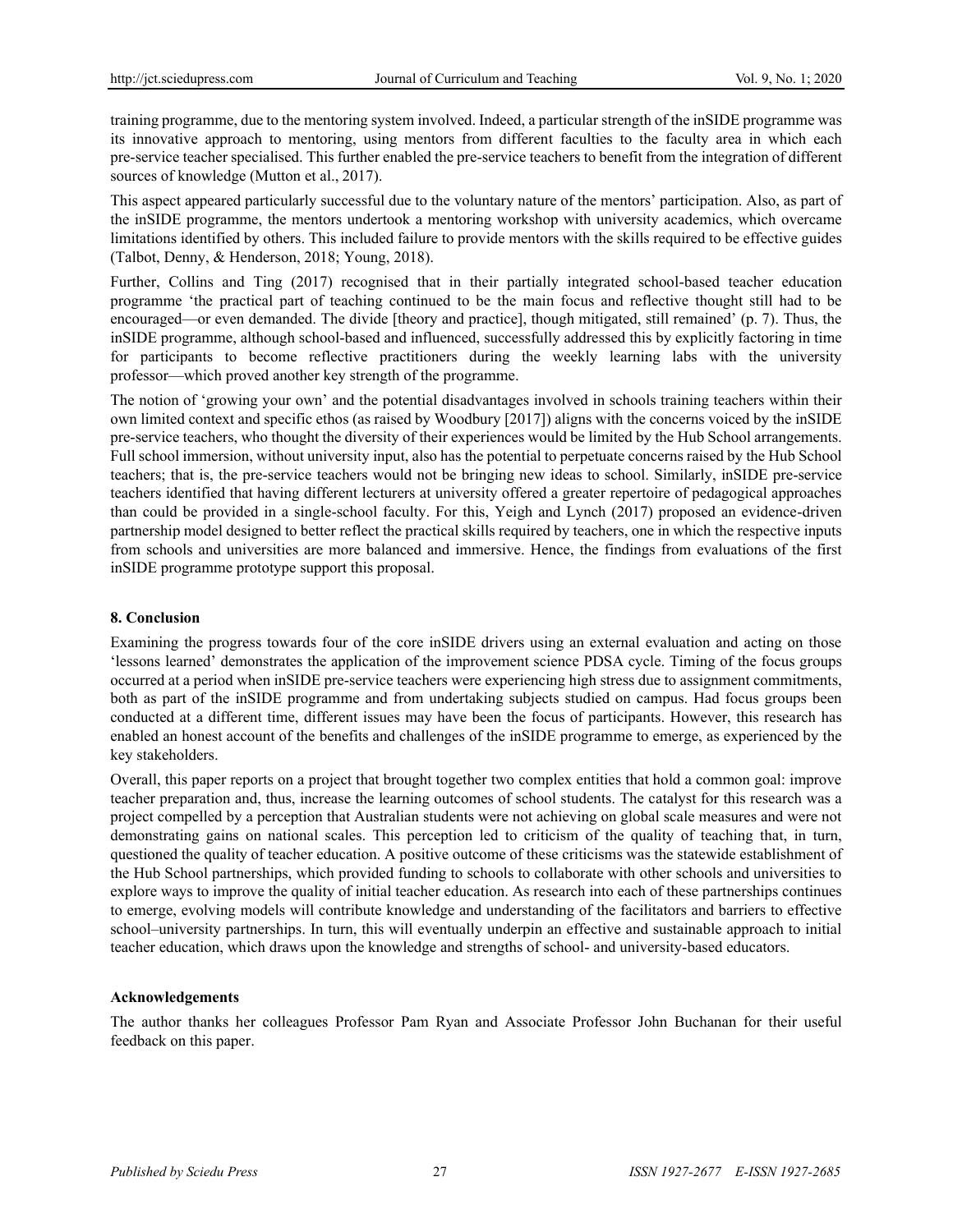#### **References**

- Australia Council for Educational Research (ACER). (2014). *Best practice teacher education programmes and Australia's own programmes*. Canberra: Department of Education.
- Australian Curriculum, Assessment and Reporting Authority. (2019). Retrieved from https:[//www.myschool.edu.au](http://www.myschool.edu.au/)
- Bloomfield, D., & Nguyen, H. T. M. (2015). Creating and sustaining professional learning partnerships: Activity theory as an analytic tool. *Australian Journal of Teacher Education*, *40*(11), 23-44. https://doi.org/10.14221/ajte.2015v40n11.2
- Bryk, A. S., Gomez, L. M., Grunow, A., & LeMahieu, P. G. (2015). *Learning to improve: How America's schools can get better at getting better*. Cambridge, MA: Harvard Education Press.
- Buchanan, J. (2012). Telling tales out of school: Why former teachers are not returning to the classroom. *Australian Journal of Education*, *56*(2), 205-217. https://doi.org/10.1177/000494411205600207
- Cohen, L., Manion, L., & Morrison, K. (2011). *Research methods in education* (7th ed.). Abingdon, UK: Routledge.
- Collins, S., & Ting, H. (2017). Integrated school-based teacher education: From apprenticeship to complex learning system. *Complicity: An International Journal of Complexity and Education*, *14*(1), 3-15. https://doi.org/10.29173/cmplct28838
- Darling-Hammond, L. (2017). Teacher education around the world: What can we learn from international practice? *European Journal of Teacher Education*, *40*(3), 291-309. https://doi.org/10.1080/02619768.2017.1315399
- Dinham, S. (2015). *InSights: Issues and perspectives relevant to the development of an approach to the accreditation of initial teacher education in Australia based on evidence of impact*. Paper prepared for the Australian Institute for Teaching and School Leadership. Retrieved fr[om](http://www.aitsl.edu.au/docs/default-)  [https://www.aitsl.edu.au/docs/default](http://www.aitsl.edu.au/docs/default-)-source/default-document-library/ite-reform-stimulus-paper-03-dinham.pd f?sfvrsn=1dfcec3c\_0
- Hartas, D. (Ed.). (2010). *Educational research and inquiry: Qualitative and quantitative approaches*. London, UK: Continuum.
- Ingersoll, R. M., & Smith, T. M. (2003). The wrong solution to the teacher shortage. *Educational Leadership*, *60*(8), 30-33.
- Langley, G. J., Moen, R. D., Nolan, K. M., Nolan, T. W., Norman, C. L., & Provost, L. P. (2009). *The improvement guide* (2nd ed.). San Francisco, CA: Jossey-Bass.
- Lewis, C. (2015). What is improvement science? Do we need it in education? *Educational Researcher*, *44*(1), 54-61. https://doi.org/10.3102/0013189X15570388
- Mayer, D., Allard, A., Bates, R., Dixon, M., Doecke, B., Kline, J., … Hodder, P. (2015). *Studying the effectiveness of teacher education* (Final Report). Retrieved from http://hdl.handle.net/10536/DRO/DU:30080802
- McLean Davies, L., Anderson, M., Deans, J., Dinham, S., Griffin, P., Kameniar, B., … Tyler, D. (2013). Masterly preparation: Embedding clinical practice in a graduate pre-service teacher education programme. *Journal of Education and Teaching*, *39*(1), 93-106. https://doi.org/10.1080/02607476.2012.733193
- McMahon, M., Forde, C., & Dickson, B. (2015). Reshaping teacher education through the professional continuum. *Educational Review*, *67*(2), 158-178. https://doi:10.1080/00131911.2013.846298
- Mutton, T., Burn, K., & Menter, I. (2017). Deconstructing the Carter Review: Competing conceptions of quality in England's 'school-led' system of initial teacher education. *Journal of Education Policy*, *32*(1), 14-33. https://doi.org/10.1080/02680939.2016.1214751
- Rubin, A., & Babbie, E. (2010). *Essential research methods for social work* (2nd ed.). Belmont, CA: Brooks/Cole and Cengage Learning.
- Talbot, D., Denny, J., & Henderson, S. (2018). 'Trying to decide …what sort of teacher I wanted to be': Mentoring as a dialogic practice. *Teaching Education*, *29*(1), 47-60. https://doi.org/10.1080/10476210.2017.1347919
- Teacher Education Ministerial Advisory Group (TEMAG). (2014). *Action now: Classroom ready teachers*. Retrieved from https://docs.education.gov.au/system/files/doc/other/action\_now\_classroom\_ready\_te achers\_print.pdf
- Travers, M. (2006). Qualitative interviewing methods. In M. Walter (Ed.), *Social research methods: An Australian perspective* (pp. 83-112). Melbourne: Oxford University Press.